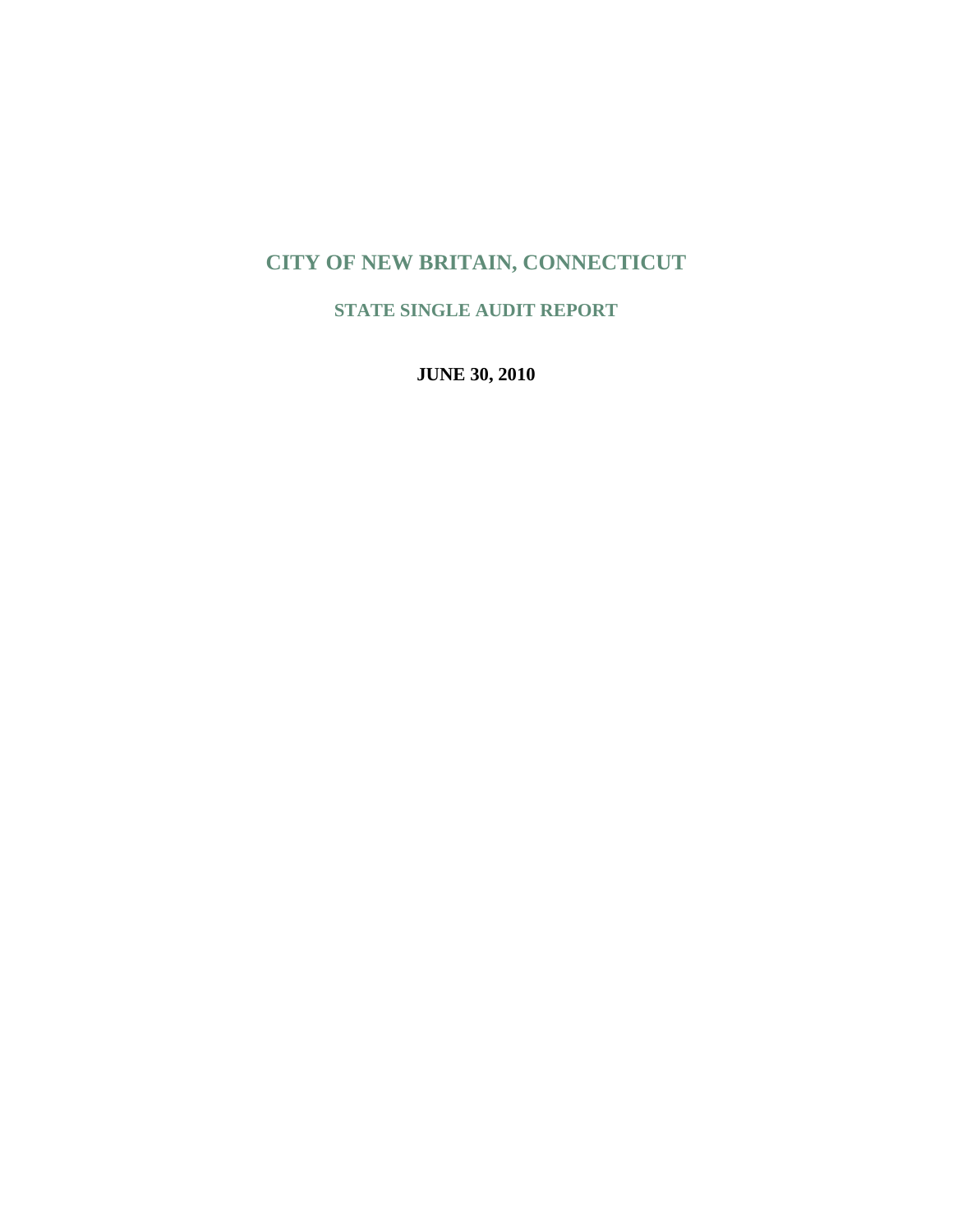## **CITY OF NEW BRITAIN, CONNECTICUT**

## **STATE SINGLE AUDIT REPORT**

## **JUNE 30, 2010**

## **TABLE OF CONTENTS**

| Independent Auditors' Report on Compliance with Requirements That Could Have a<br>Direct and Material Effect on Each Major Program, on Internal Control over         |           |
|----------------------------------------------------------------------------------------------------------------------------------------------------------------------|-----------|
| Compliance in Accordance with the State Single Audit Act and on the Schedule of                                                                                      |           |
| <b>Expenditures of State Financial Assistance</b>                                                                                                                    | $1 - 2$   |
| Schedule of Expenditures of State Financial Assistance                                                                                                               | $3 - 7$   |
| Notes to Schedule of Expenditures of State Financial Assistance                                                                                                      | $8-9$     |
| Independent Auditors' Report on Internal Control over Financial Reporting and on<br>Compliance and Other Matters Based on an Audit of Financial Statements Performed |           |
| in Accordance with Government Auditing Standards                                                                                                                     | $10-11$   |
| Schedule of Findings and Questioned Costs                                                                                                                            | $12 - 13$ |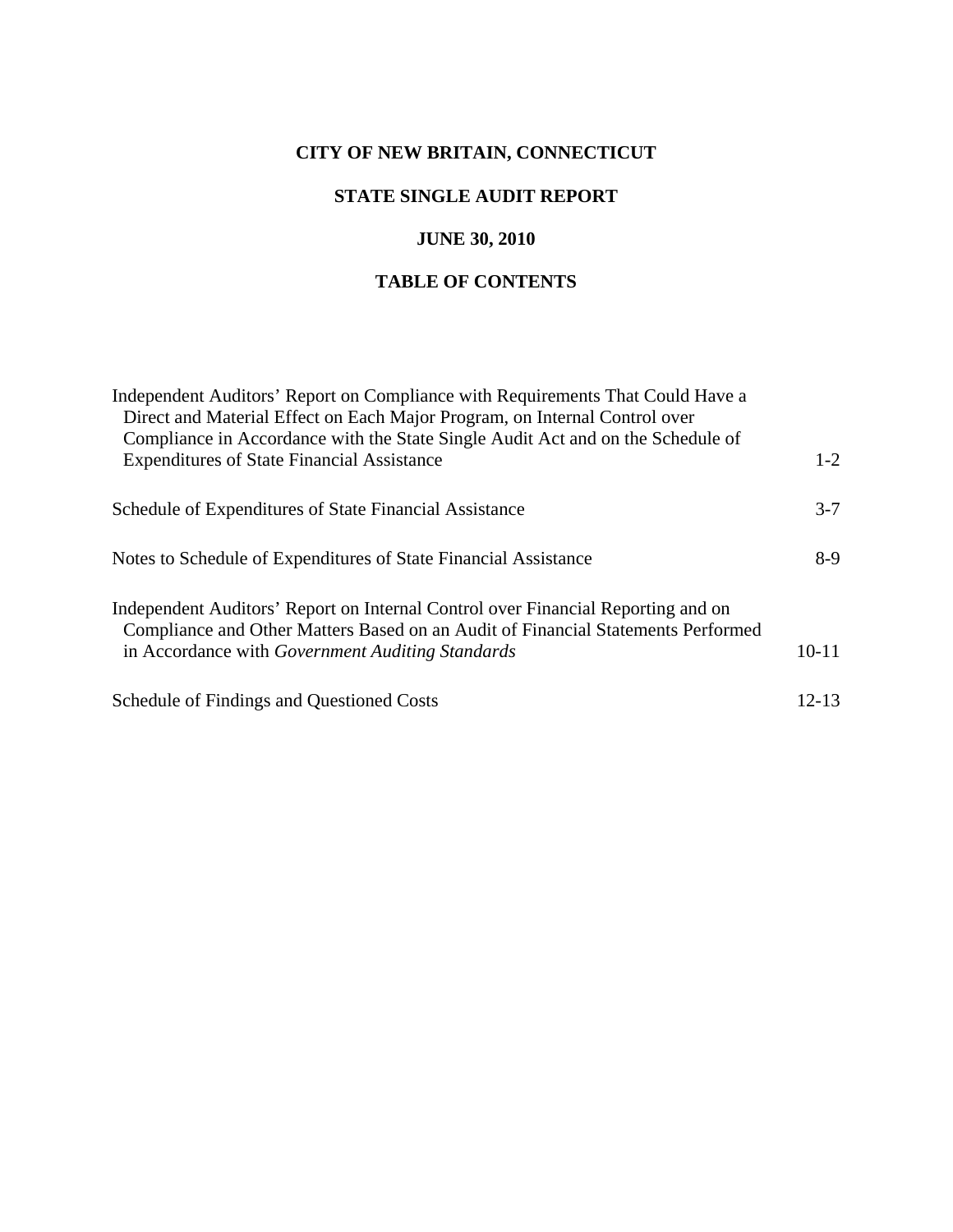29 South Main Street P.O. Box 272000 West Hartford, CT 06127-2000

Tel 860.561.4000 Fax 860.521.9241 blumshapiro.com

2 Enterprise Drive P.O. Box 2488 Shelton, CT 06484-1488



#### **Independent Auditors' Report on Compliance with Requirements That Could Have a Direct and Material Effect on Each Major Program, on Internal Control over Compliance in Accordance with the State Single Audit Act and on the Schedule of Expenditures of State Financial Assistance**

To The Honorable Mayor and Members of the Common Council of the City of New Britain City of New Britain, Connecticut

#### **Compliance**

We have audited the City of New Britain, Connecticut's compliance with the types of compliance requirements described in the Office of Policy and Management's *Compliance Supplement* that could have a direct and material effect on each of the City of New Britain, Connecticut's major state programs for the year ended June 30, 2010. The City of New Britain, Connecticut's major state programs are identified in the summary of auditors' results section of the accompanying schedule of findings and questioned costs. Compliance with the requirements of laws, regulations, contracts and grants applicable to each of its major state programs is the responsibility of the City of New Britain, Connecticut's management. Our responsibility is to express an opinion on the City of New Britain, Connecticut's compliance based on our audit.

We conducted our audit of compliance in accordance with auditing standards generally accepted in the United States of America; the standards applicable to financial audits contained in *Government Auditing Standards*, issued by the Comptroller General of the United States; and the State Single Audit Act (C.G.S. Sections 4-230 to 4-236). Those standards and the State Single Audit Act require that we plan and perform the audit to obtain reasonable assurance about whether noncompliance with the types of compliance requirements referred to above that could have a direct and material effect on a major state program occurred. An audit includes examining, on a test basis, evidence about the City of New Britain, Connecticut's compliance with those requirements and performing such other procedures as we considered necessary in the circumstances. We believe that our audit provides a reasonable basis for our opinion. Our audit does not provide a legal determination of the City of New Britain, Connecticut's compliance with those requirements.

In our opinion, the City of New Britain, Connecticut, complied, in all material respects, with the compliance requirements referred to above that could have a direct and material effect on each of its major state programs for the year ended June 30, 2010.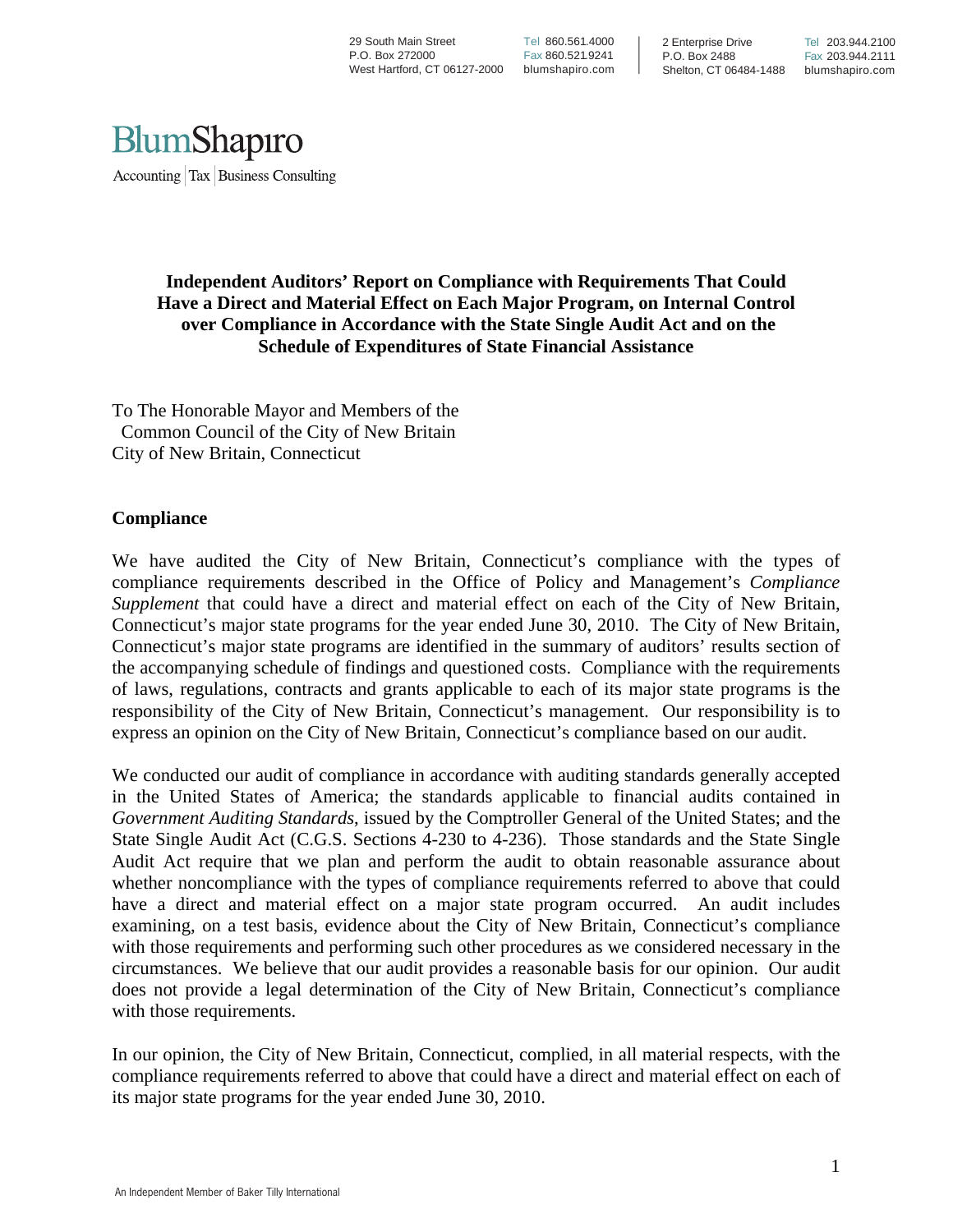#### **Internal Control over Compliance**

Management of the City of New Britain, Connecticut, is responsible for establishing and maintaining effective internal control over compliance with the requirements of laws, regulations, contracts and grants applicable to state programs. In planning and performing our audit, we considered the City of New Britain, Connecticut's internal control over compliance with the requirements that could have a direct and material effect on a major state program to determine the auditing procedures for the purpose of expressing our opinion on compliance and to test and report on internal control over compliance in accordance with the State Single Audit Act, but not for the purpose of expressing an opinion on the effectiveness of internal control over compliance. Accordingly, we do not express an opinion on the effectiveness of the City of New Britain, Connecticut's internal control over compliance.

A deficiency in internal control over compliance exists when the design or operation of a control over compliance does not allow management or employees, in the normal course of performing their assigned functions, to prevent, or detect and correct, noncompliance with a type of compliance requirement of a state program on a timely basis. A material weakness in internal control over compliance is a deficiency, or combination of deficiencies, in internal control over compliance such that there is a reasonable possibility that material noncompliance with a type of compliance requirement of a state program will not be prevented, or detected and corrected, on a timely basis.

Our consideration of internal control over compliance was for the limited purpose described in the first paragraph of this section and was not designed to identify all deficiencies in internal control over compliance that might be deficiencies, significant deficiencies or material weaknesses. We did not identify any deficiencies in internal control over compliance that we consider to be material weaknesses, as defined above.

#### **Schedule of Expenditures of State Financial Assistance**

We have audited the financial statements of the governmental activities, the business-type activities, each major fund and the aggregate remaining fund information of the City of New Britain, Connecticut, as of and for the year ended June 30, 2010 and have issued our report thereon dated December 28, 2010. Our audit was performed for the purpose of forming opinions on the financial statements that collectively comprise the City of New Britain, Connecticut's basic financial statements. The accompanying schedule of expenditures of state financial assistance is presented for purposes of additional analysis as required by the State Single Audit Act and is not a required part of the basic financial statements. Such information has been subjected to the auditing procedures applied in the audit of the basic financial statements and, in our opinion, is fairly stated, in all material respects, in relation to the basic financial statements taken as a whole.

This report is intended solely for the information and use of management, the Mayor, members of the Common Council, the Board of Education, the Office of Policy and Management and state awarding agencies and is not intended to be and should not be used by anyone other than these specified parties.

Blum, Shapino & Company, P.C.

December 28, 2010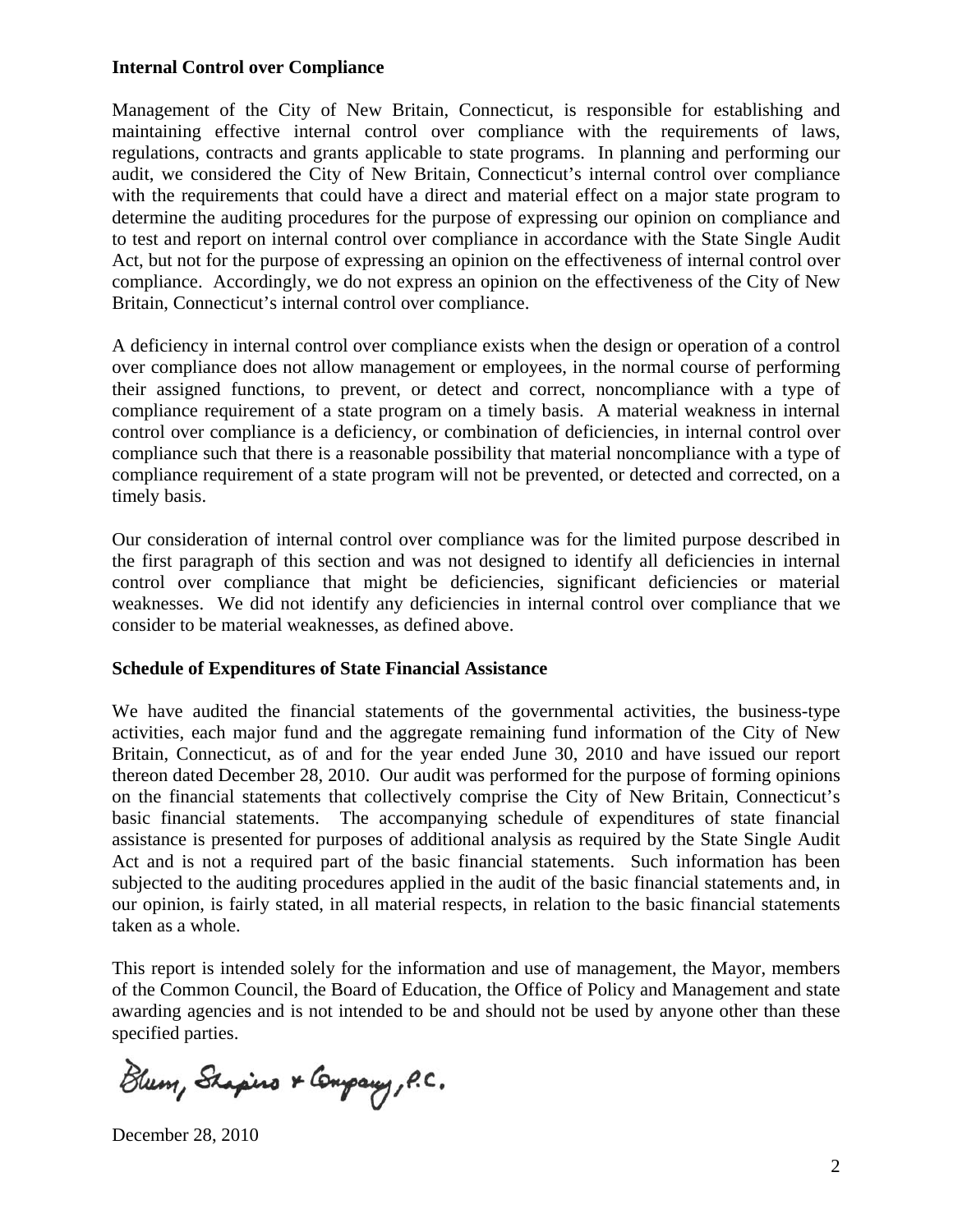| <b>State Grantor/Pass-Through Grantor/</b><br><b>Program Title</b>            | <b>State Grant Program</b><br><b>Core-CT Number</b> | <b>Expenditures</b> |
|-------------------------------------------------------------------------------|-----------------------------------------------------|---------------------|
| <b>Board of Education and Services for the Blind</b>                          |                                                     |                     |
| Education Aid Blind/Visually Impaired Children                                | 11000-ESB65020-12060                                | \$<br>81,100        |
| <b>Office of the State Comptroller</b>                                        |                                                     |                     |
| Payment in Lieu of Taxes (PILOT) on State-<br><b>Owned Property</b>           | 11000-OSC15910-17004                                | 3,410,722           |
| Payment in Lieu of Taxes (PILOT) on Private<br>Colleges and General Hospitals | 11000-OSC15910-17006                                | 2,758,952           |
| Total Office of the State Comptroller                                         |                                                     | 6,169,674           |
| <b>Department of Economic and Community</b><br><b>Development</b>             |                                                     |                     |
| Tax Abatement Program                                                         | 11000-ECD46400-17008-038                            | 31,080              |
| Payment In Lieu of Taxes (PILOT)                                              | 11000-ECD46400-17012-039                            | 148,340             |
| <b>Urban Action Bonds</b>                                                     | 13019-ECD46440-41240                                | 594,252             |
| Total Department of Economic and Community<br>Development                     |                                                     | 773,672             |
| <b>Department of Education</b>                                                |                                                     |                     |
| School Readiness and Child Care in Priority<br><b>School Districts</b>        | 11000-SDE64000-17043-82056                          | 3,999,751           |
| <b>Healthy Food Certification</b>                                             | 11000-SDE64000-16072-82010                          | 122,623             |
| Child Nutrition Program - (School Lunch State<br>Match)                       | 11000-SDE64000-16072-82051                          | 56,355              |
| <b>Family Resource Centers</b>                                                | 11000-SDE64000-16110                                | 184,650             |
| Youth Services Bureau - Enhancement                                           | 11000-SDE84000-16201                                | 7,550               |
| <b>Adult Education</b>                                                        | 11000-SDE64000-17030                                | 847,728             |
| <b>Health Services</b>                                                        | 11000-SDE64000-17034                                | 73,408              |

(Continued on next page)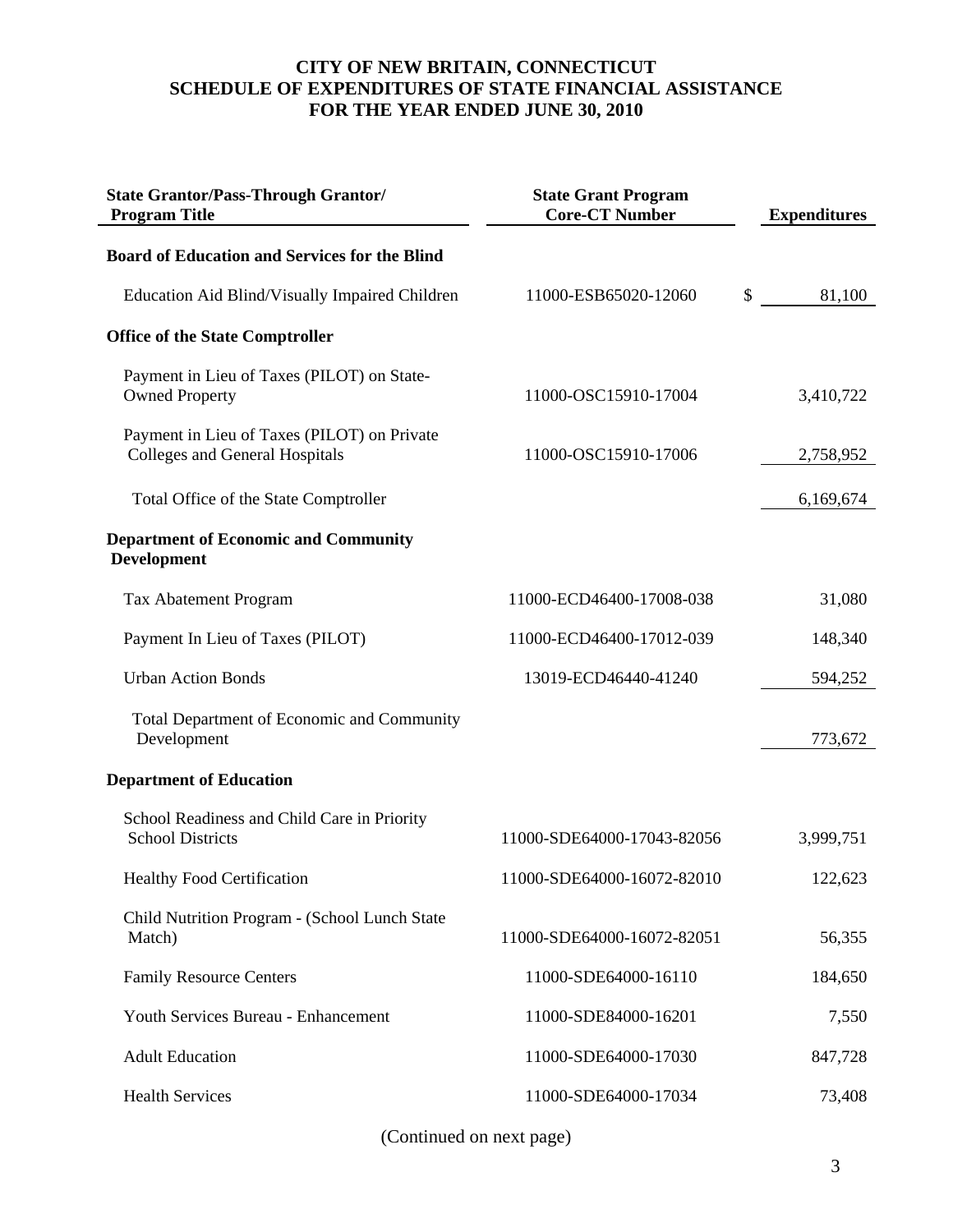| <b>State Grantor/Pass-Through Grantor/</b><br><b>Program Title</b> | <b>State Grant Program</b><br><b>Core-CT Number</b> | <b>Expenditures</b> |
|--------------------------------------------------------------------|-----------------------------------------------------|---------------------|
| <b>Bilingual Education</b>                                         | 11000-SDE64000-17042                                | \$<br>156,078       |
| Priority School Districts                                          | 11000-SDE64000-17043-82052                          | 2,307,294           |
| <b>Extended School Hours Program Grant</b>                         | 11000-SDE64000-17043-82054                          | 205,423             |
| <b>Summer School Accountability Grant</b>                          | 11000-SDE64000-17043-82055                          | 226,434             |
| <b>Interdistrict Cooperative Grant</b>                             | 11000-SDE64000-17045                                | 20,371              |
| <b>School Breakfast</b>                                            | 11000-SDE64000-17046                                | 87,437              |
| Youth Services Bureau                                              | 11000-SDE64000-17052                                | 72,841              |
| <b>Magnet Schools</b>                                              | 11000-SDE64000-17057                                | 15,400              |
| After School Program                                               | 11000-SDE64000-17084                                | 150,000             |
| <b>School Readiness Quality Enhancement</b>                        | 12060-SDE64000-90242                                | 67,184              |
| <b>Total Department of Education</b>                               |                                                     | 8,600,527           |
| <b>Department of Environmental Protection</b>                      |                                                     |                     |
| Clean Air Account Fund                                             | 11000-DEP43540-12490                                | 30                  |
| <b>Boating Account</b>                                             | 12060-DEP44434-35403                                | 6,883               |
| <b>Total Department of Environmental Protection</b>                |                                                     | 6,913               |
| <b>Connecticut State Library</b>                                   |                                                     |                     |
| <b>ConnectiCard Payments</b>                                       | 11000-CSL66051-17010                                | 11,560              |
| <b>Historic Documents Preservation Grants</b>                      | 12060-CSL66094-35150                                | 10,000              |
| <b>Total Connecticut State Library</b>                             |                                                     | 21,560              |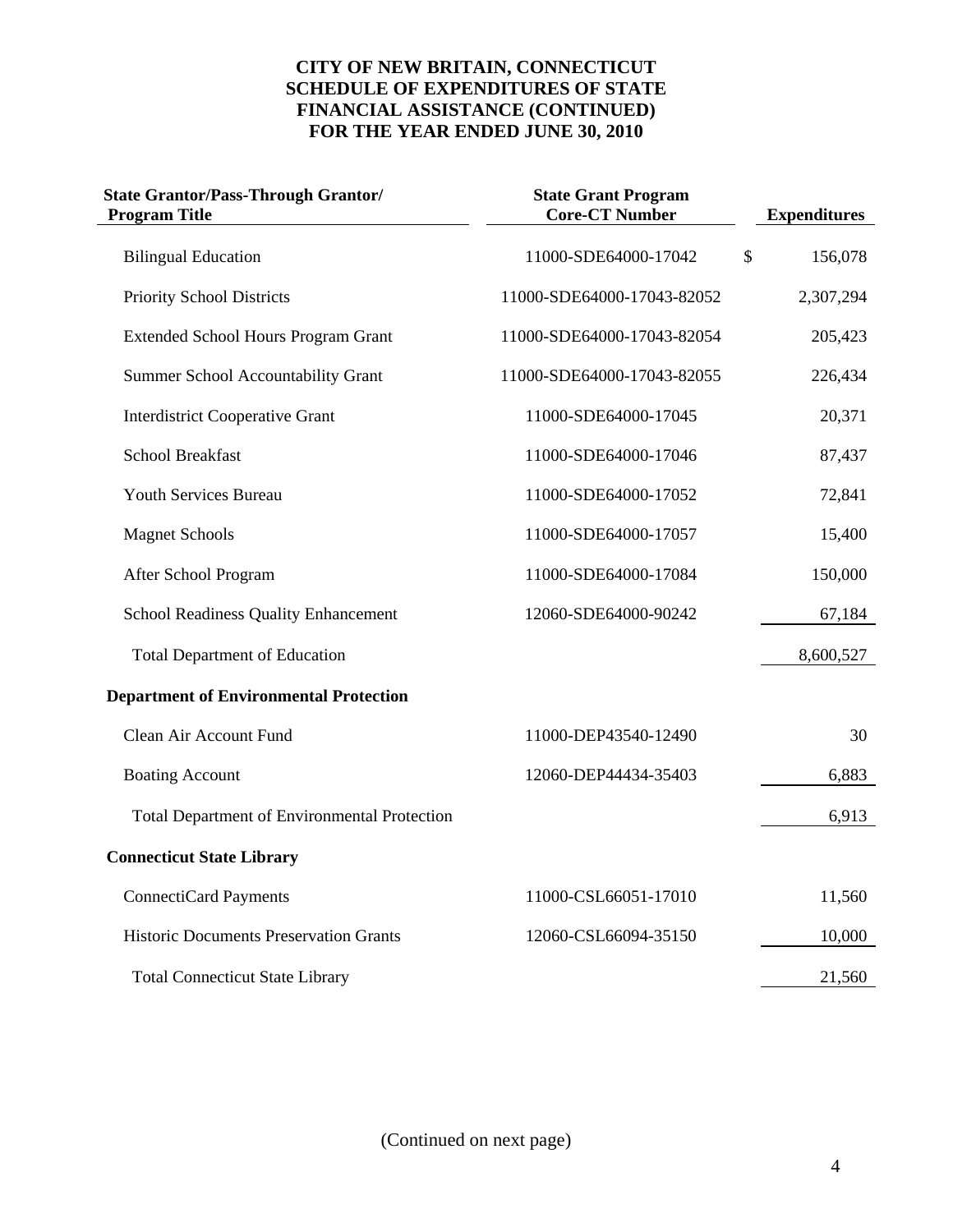| <b>State Grantor/Pass-Through Grantor/</b><br><b>Program Title</b>                                                        | <b>State Grant Program</b><br><b>Core-CT Number</b> | <b>Expenditures</b> |
|---------------------------------------------------------------------------------------------------------------------------|-----------------------------------------------------|---------------------|
| <b>Office of Policy and Management</b>                                                                                    |                                                     |                     |
| <b>Justice Assistance State Match Program</b>                                                                             | 11000-OPM20350-12251                                | \$<br>35,829        |
| Reimbursement of Property Taxes - Disability<br>Exemption                                                                 | 11000-OPM20600-17011                                | 12,953              |
| Payment in Lieu of Taxes (PILOT) on Exempt<br>Property of Manufacturing Facilities in<br><b>Distressed Municipalities</b> | 11000-OPM20600-17016                                | 208,955             |
| Property Tax Relief for Elderly and Totally<br><b>Disabled Homeowners</b>                                                 | 11000-OPM20600-17018                                | 462,999             |
| Property Tax Relief for Elderly Homeowners -<br>Freeze Program                                                            | 11000-OPM20600-17021                                | 16,500              |
| Property Tax Relief for Veterans                                                                                          | 11000-OPM20600-17024                                | 27,645              |
| Property Tax Relief for Manufacturing<br>Machinery and Equipment and Commercial<br>Vehicles                               | 11000-OPM20600-17031                                | 1,403,989           |
| <b>Local Capital Improvement Program</b>                                                                                  | 12050-OPM20600-40254                                | 995,071             |
| Total Office of Policy and Management                                                                                     |                                                     | 3,163,941           |
| <b>Department of Public Health</b>                                                                                        |                                                     |                     |
| Lead Poisoning Prevention Program                                                                                         | 11000-DPH48500-12227                                | 50,970              |
| Tuberculosis Control and Prevention                                                                                       | 11000-DPH48500-16112                                | 3,720               |
| Local and District Departments of Health                                                                                  | 11000-DPH48500-17009                                | 83,384              |
| <b>Sexually Transmitted Disease Control</b>                                                                               | 11000-DPH48500-17013                                | 13,093              |
| School-Based Health Clinics                                                                                               | 11000-DPH48500-17019                                | 205,573             |
| <b>Total Department of Public Health</b>                                                                                  |                                                     | 356,740             |

(Continued on next page)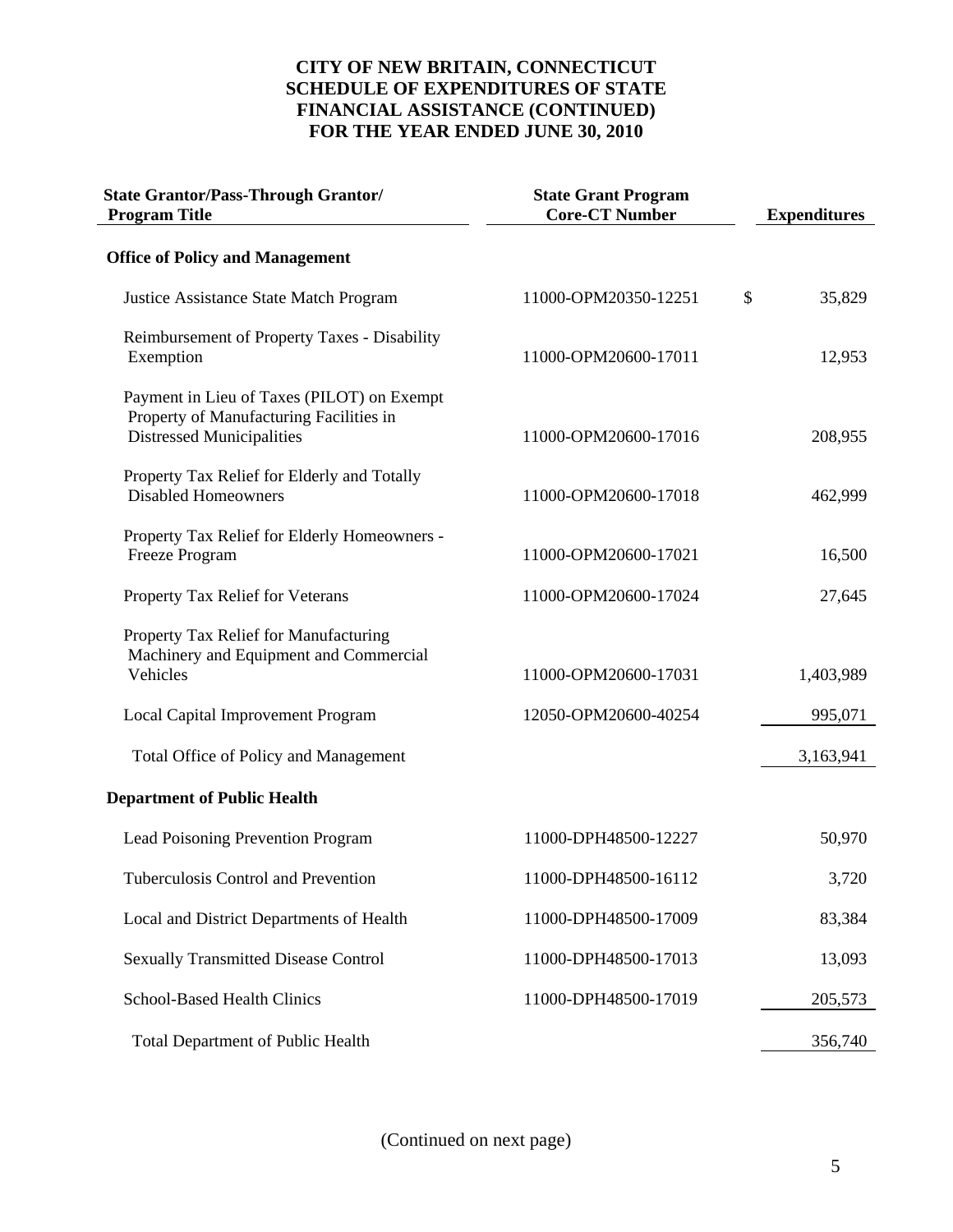| <b>State Grantor/Pass-Through Grantor/</b><br><b>Program Title</b> | <b>State Grant Program</b><br><b>Core-CT Number</b> | <b>Expenditures</b> |
|--------------------------------------------------------------------|-----------------------------------------------------|---------------------|
| <b>Department of Public Safety</b>                                 |                                                     |                     |
| <b>Telecommunications Fund</b>                                     | 12060-DPS32740-35190                                | \$<br>30,207        |
| <b>State Assets Forfeiture Revolving Fund</b>                      | 12060-DPS32155-35142                                | 77,979              |
| <b>Collect System</b>                                              | 12060-DPS32672-35229                                | 21,900              |
| <b>Total Department of Public Safety</b>                           |                                                     | 130,086             |
| <b>Department of Social Services</b>                               |                                                     |                     |
| Medicaid                                                           | 11000-DSS60000-16020                                | 582,950             |
| <b>Department of Transportation</b>                                |                                                     |                     |
| Town Aid Roads Grants Transportation Fund                          | 12001-DOT57000-17036                                | 101,912             |
| <b>Bus Operations</b>                                              | 12001-DOT57931-12175                                | 15,707              |
| Town Aid Roads Grants Transportation Fund                          | 13033-DOT57131-43459                                | 280,257             |
| Roadmap for CT Economic Future                                     | 13033-DOT57126-43115                                | 65                  |
| <b>Total Department of Transportation</b>                          |                                                     | 397,941             |
| <b>Board for State Academic Awards</b>                             |                                                     |                     |
| Board for State Academy Award                                      | 12060-BAA77142-35186                                | 1,053               |
| <b>Total State Financial Assistance Before Exempt</b>              |                                                     |                     |
| <b>Programs</b>                                                    |                                                     | 20,286,157          |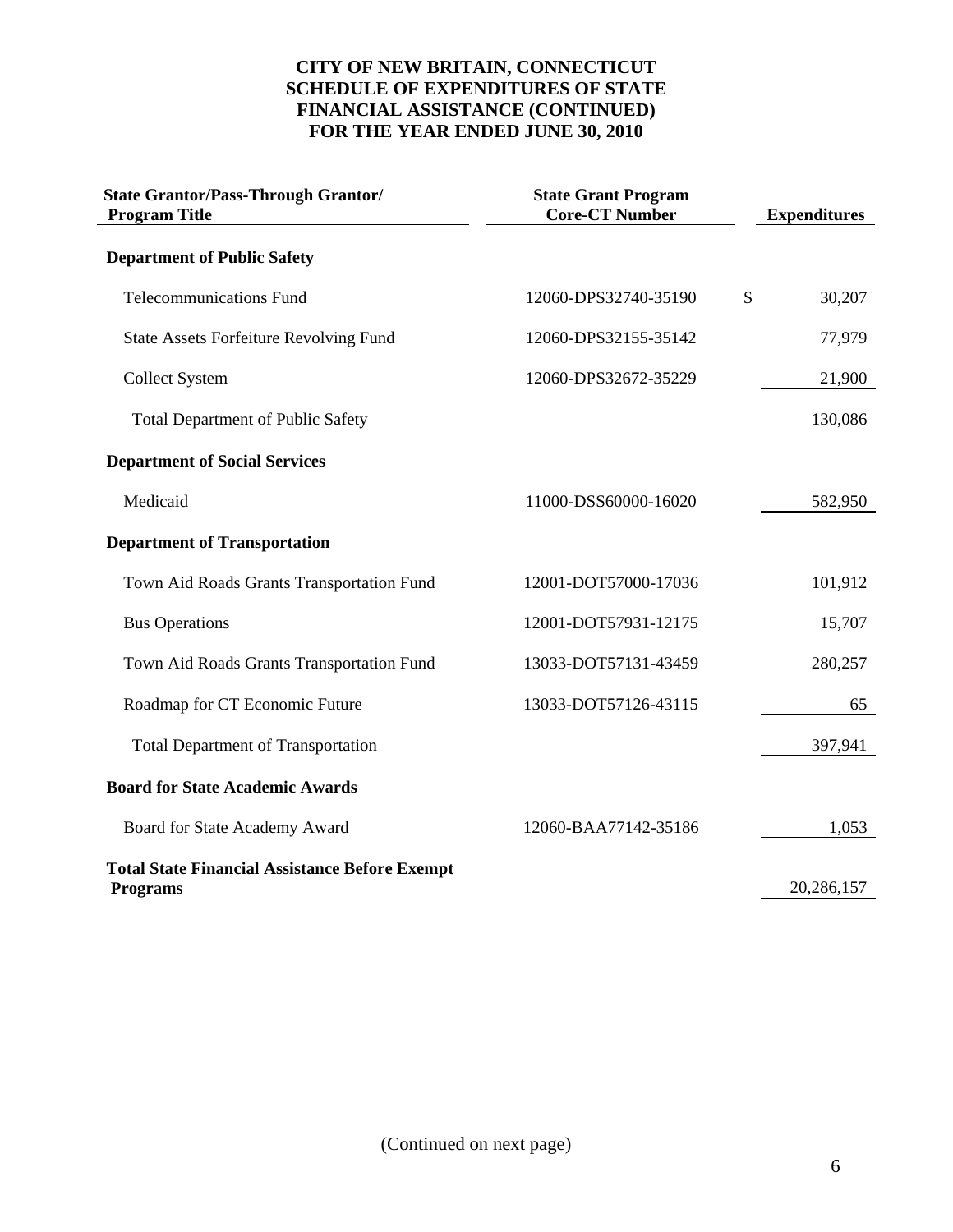| <b>State Grantor/Pass-Through Grantor/</b><br><b>Program Title</b> | <b>State Grant Program</b><br><b>Core-CT Number</b> | <b>Expenditures</b> |
|--------------------------------------------------------------------|-----------------------------------------------------|---------------------|
|                                                                    | <b>Exempt Programs</b>                              |                     |
| <b>State Comptroller</b>                                           |                                                     |                     |
| Mashantucket Pequot/Mohegan Fund                                   | 12009-OSC15910-17005                                | \$<br>2,256,537     |
| <b>Department of Education</b>                                     |                                                     |                     |
| <b>Public School Transportation</b>                                | 11000-SDE64000-17027                                | 1,524,415           |
| <b>Educational Cost Sharing</b>                                    | 11000-SDE64000-17041                                | 62,821,236          |
| <b>Excess Costs Student Based and Equity</b>                       | 11000-SDE64000-17047                                | 4,286,524           |
| Nonpublic School Transportation                                    | 11000-SDE64000-17049                                | 330,672             |
| <b>School Construction Grants</b>                                  | 13009-SDE64000-40896                                | 409,440             |
| <b>School Construction Grants</b>                                  | 13010-SDE64000-40901                                | 2,638,365           |
| <b>Total Department of Education</b>                               |                                                     | 72,010,652          |
| <b>Total Exempt Programs</b>                                       |                                                     | 74, 267, 189        |
| <b>Total State Financial Assistance</b>                            |                                                     | \$<br>94,553,346    |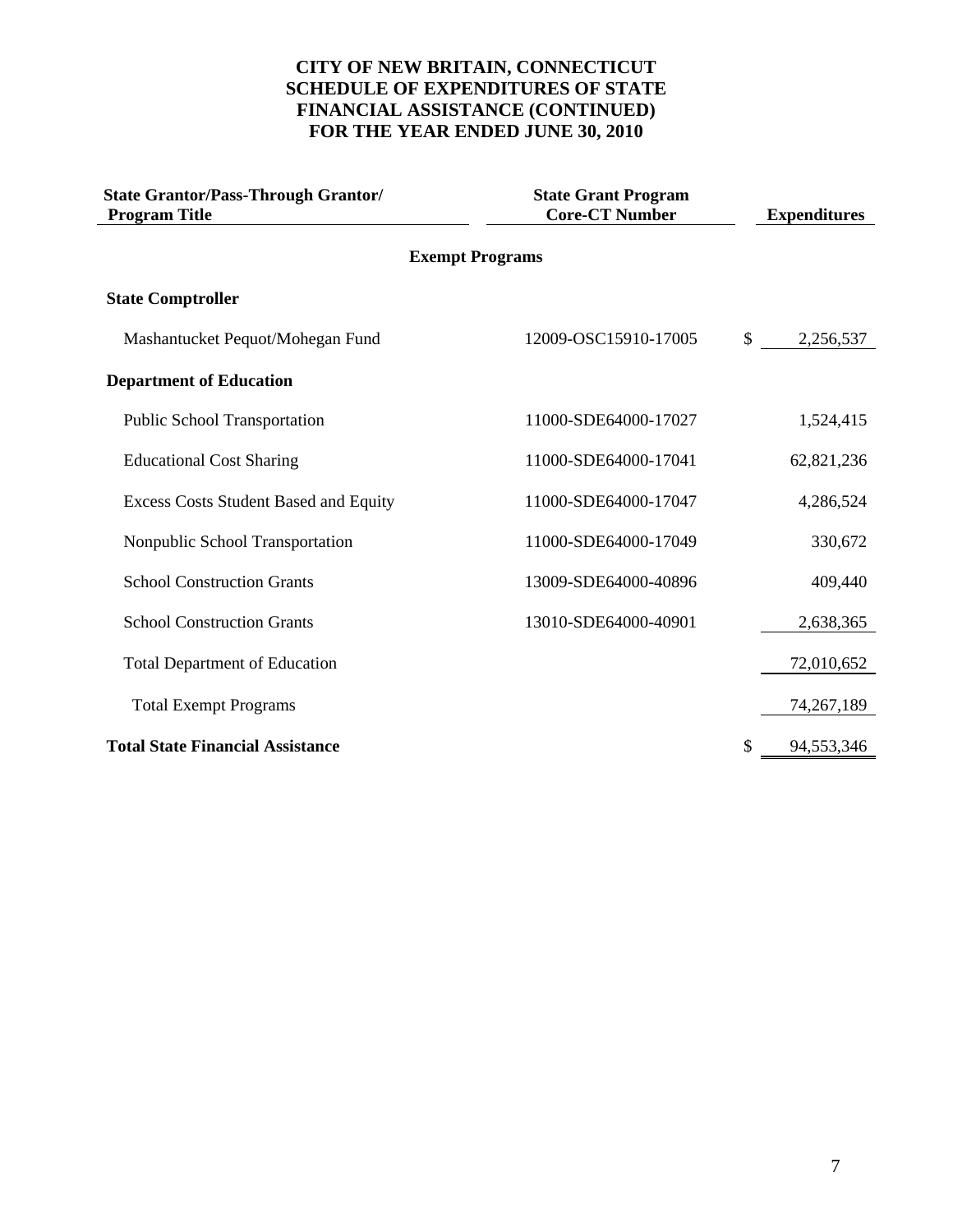Various departments and agencies of the State of Connecticut have provided financial assistance to the City of New Britain, Connecticut, through grants and other authorizations in accordance with the General Statutes of the State of Connecticut. The financial assistance programs fund several programs including housing, education, human services, transportation and general government activities.

#### **NOTE 1 - SUMMARY OF SIGNIFICANT ACCOUNTING POLICIES**

The accounting policies of the City of New Britain, Connecticut conform to accounting principles generally accepted in the United States of America as applicable to government entities. The following is a summary of the more significant policies relating to the aforementioned grant programs.

**Basis of Accounting** - The financial statements contained in the City of New Britain, Connecticut's annual audit report are prepared on the modified accrual basis of accounting. The following is a summary of such basis:

Revenues are recognized when susceptible to accrual (i.e., when they become both measurable and available). Available means collectible within the current period or soon enough thereafter to be used to pay liabilities of the current period.

Expenditures are recorded when the related fund liability is incurred, if measurable.

The schedule of expenditures of state financial assistance, contained in this report, is prepared based on regulations established by the State of Connecticut Office of Policy and Management. In accordance with these regulations (Sections 4-236-22), certain grants are not dependent on expenditure activity and, accordingly, are considered to be expended in the fiscal year of receipt. These grant program receipts are reflected in the expenditures column of the schedule of expenditures of state financial assistance.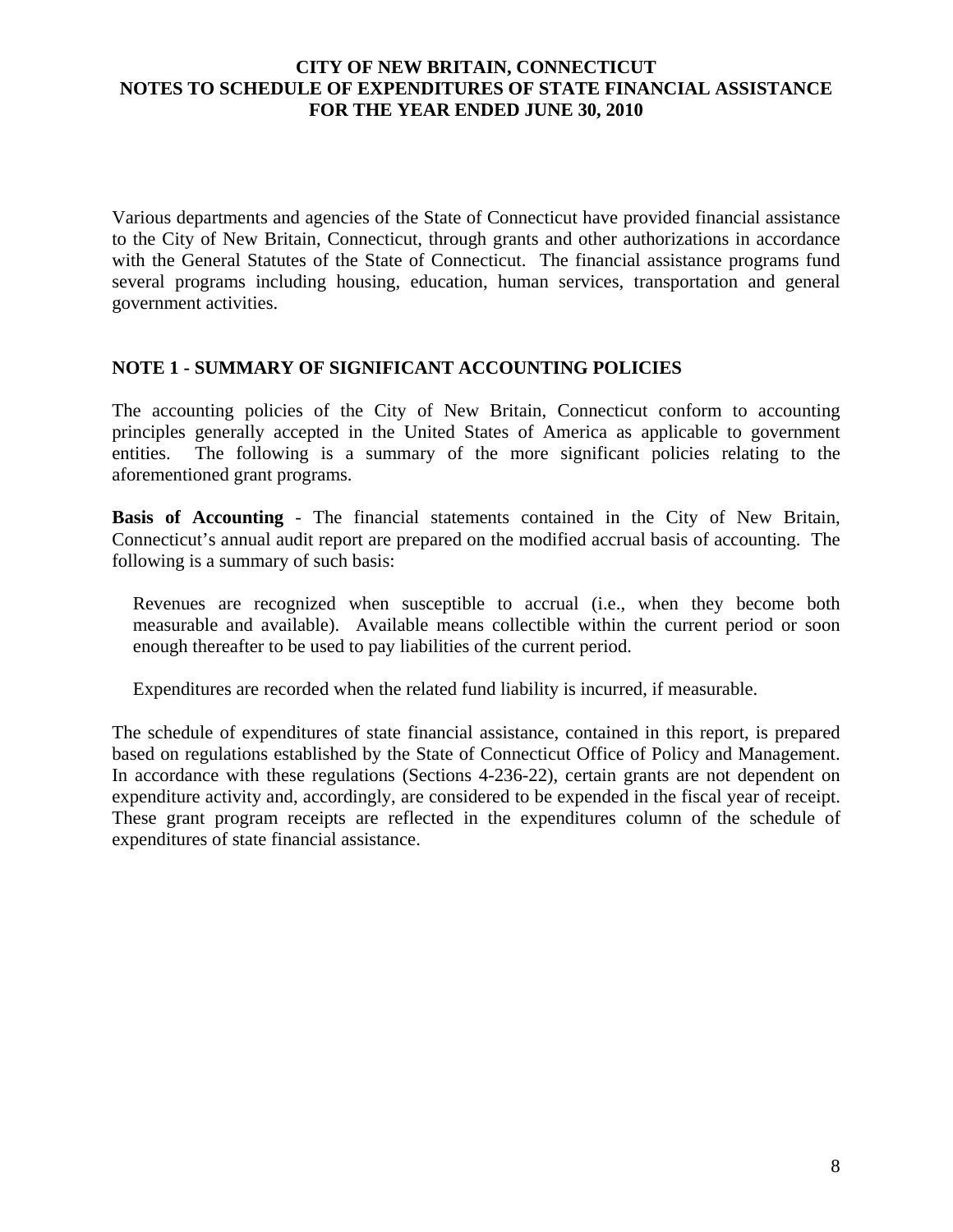#### **NOTE 2 - LOAN PROGRAMS**

In accordance with Section 4-236-23(a)(4)(F) of the Regulations to the State Single Audit Act, the notes to the Schedule of Expenditures of State Financial Assistance shall include loans and loan activities. The following is a summary of the various loan program activity for the year ended June 30, 2010:

Department of Environmental Protection:

Clean Water Funds:

| <i><b>Issue</b></i><br>Date | <b>Interest</b><br>Rate | Original<br>Amount |     | <b>Balance</b><br><b>Beginning</b> | <b>Issued</b> |   | <b>Retired</b> | <b>Balance</b><br>Ending |
|-----------------------------|-------------------------|--------------------|-----|------------------------------------|---------------|---|----------------|--------------------------|
|                             |                         |                    |     |                                    |               |   |                |                          |
| 11/30/01                    | 2.77%                   | 24,000,000         | \$. | 17.200.000 \$                      |               | S | 1,200,000      | 16,000,000               |
| 01/31/04                    | 2.00                    | 2,317,896          |     | 1,574,238                          |               |   | 115,894        | 1,458,344                |
| 10/01/04                    | 2.43                    | 12,682,987         |     | 7,874,021                          |               |   | 634,149        | 7,239,872                |
| 05/30/05                    | 2.00                    | 2,695,516          |     | 2,010,405                          |               |   | 134,776        | 1,875,629                |
| 01/31/08                    | 2.00                    | 1,173,344          |     | 1,031,565                          |               |   | 58,667         | 972,898                  |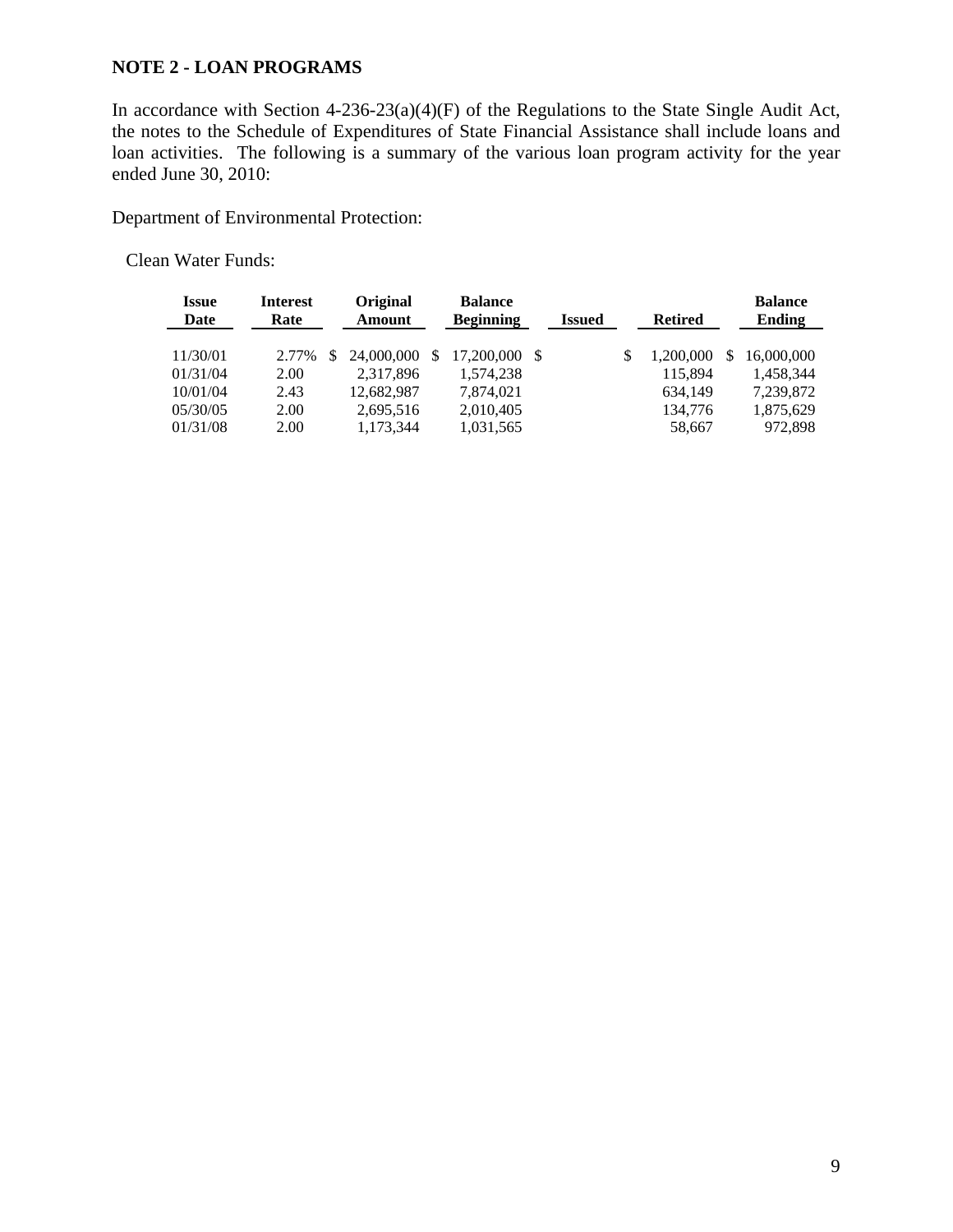

#### **Independent Auditors' Report on Internal Control over Financial Reporting and on Compliance and Other Matters Based on an Audit of Financial Statements Performed in Accordance with** *Government Auditing Standards*

To the Members of Town Council City of New Britain, Connecticut

We have audited the financial statements of the governmental activities, the business-type activities, each major fund and the aggregate remaining fund information of the City of New Britain, Connecticut, as of and for the year ended June 30, 2010, which collectively comprise the City of New Britain, Connecticut's basic financial statements, and have issued our report thereon dated December 28, 2010. We conducted our audit in accordance with auditing standards generally accepted in the United States of America and the standards applicable to financial audits contained in *Government Auditing Standards*, issued by the Comptroller General of the United States.

#### **Internal Control over Financial Reporting**

In planning and performing our audit, we considered the City of New Britain, Connecticut's internal control over financial reporting as a basis for designing our auditing procedures for the purpose of expressing our opinions on the financial statements, but not for the purpose of expressing an opinion on the effectiveness of the City of New Britain, Connecticut's internal control over financial reporting. Accordingly, we do not express an opinion on the effectiveness of the City of New Britain, Connecticut's internal control over financial reporting.

A deficiency in internal control exists when the design or operation of a control does not allow management or employees, in the normal course of performing their assigned functions, to prevent, or detect and correct, misstatements on a timely basis. A material weakness is a deficiency, or combination of deficiencies, in internal control such that there is a reasonable possibility that a material misstatement of the entity's financial statements will not be prevented, or detected and corrected, on a timely basis.

Our consideration of internal control over financial reporting was for the limited purpose described in the first paragraph of this section and was not designed to identify all deficiencies in internal control over financial reporting that might be deficiencies, significant deficiencies or material weaknesses. We did not identify any deficiencies in internal control over financial reporting that we consider to be material weaknesses, as defined above.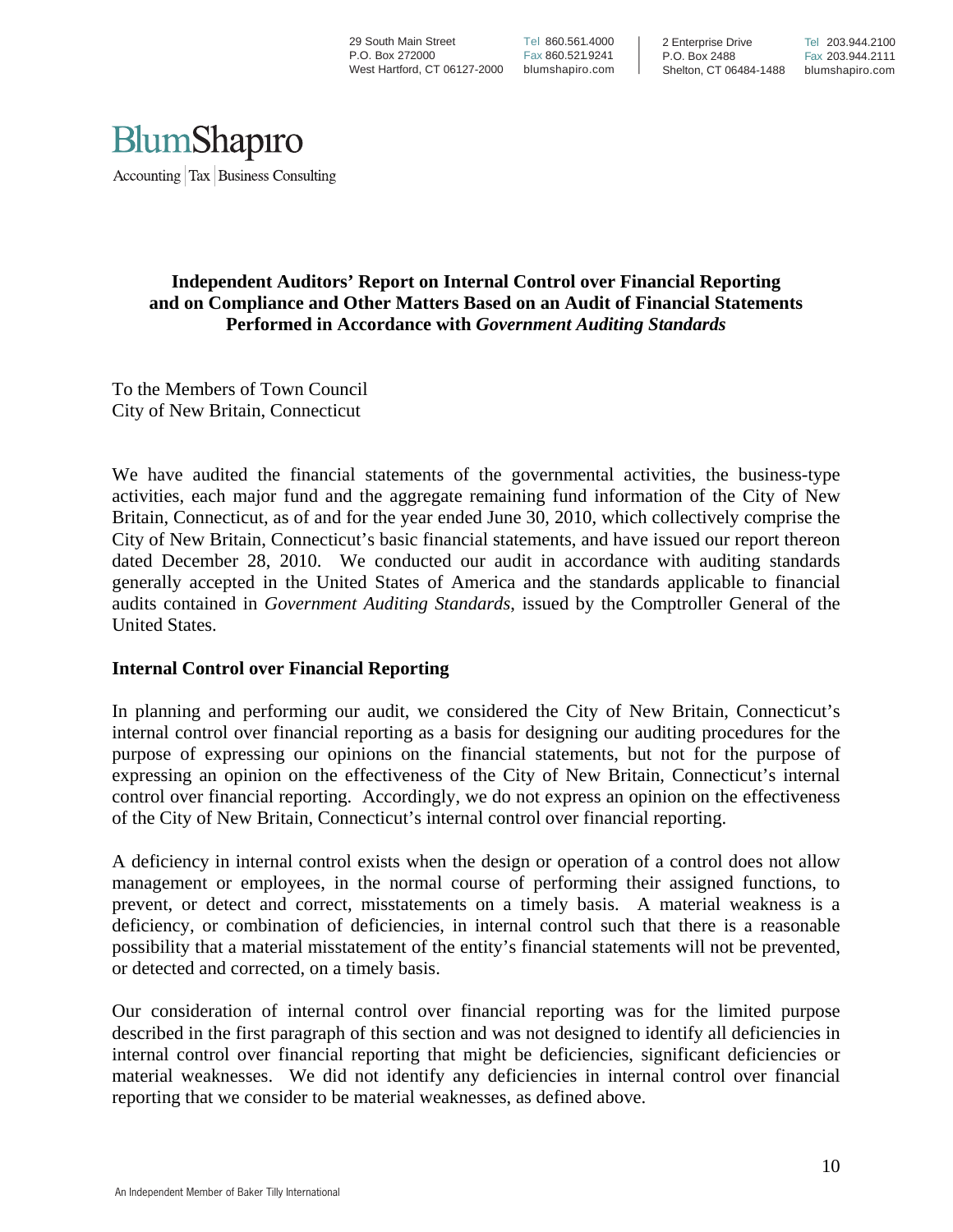#### **Compliance and Other Matters**

As part of obtaining reasonable assurance about whether the City of New Britain, Connecticut's financial statements are free of material misstatement, we performed tests of its compliance with certain provisions of laws, regulations, contracts and grant agreements, noncompliance with which could have a direct and material effect on the determination of financial statement amounts. However, providing an opinion on compliance with those provisions was not an objective of our audit, and, accordingly, we do not express such an opinion. The results of our tests disclosed no instances of noncompliance or other matters that are required to be reported under *Government Auditing Standards*.

We noted certain matters that we reported to management of the City of New Britain, Connecticut, in a separate letter dated December 28, 2010.

This report is intended solely for the information and use of management, the Mayor, members of the Common Council, the Board of Education, the Office of Policy and Management and state awarding agencies and is not intended to be and should not be used by anyone other than these specified parties.

Blum, Shapino & Company, P.C.

December 28, 2010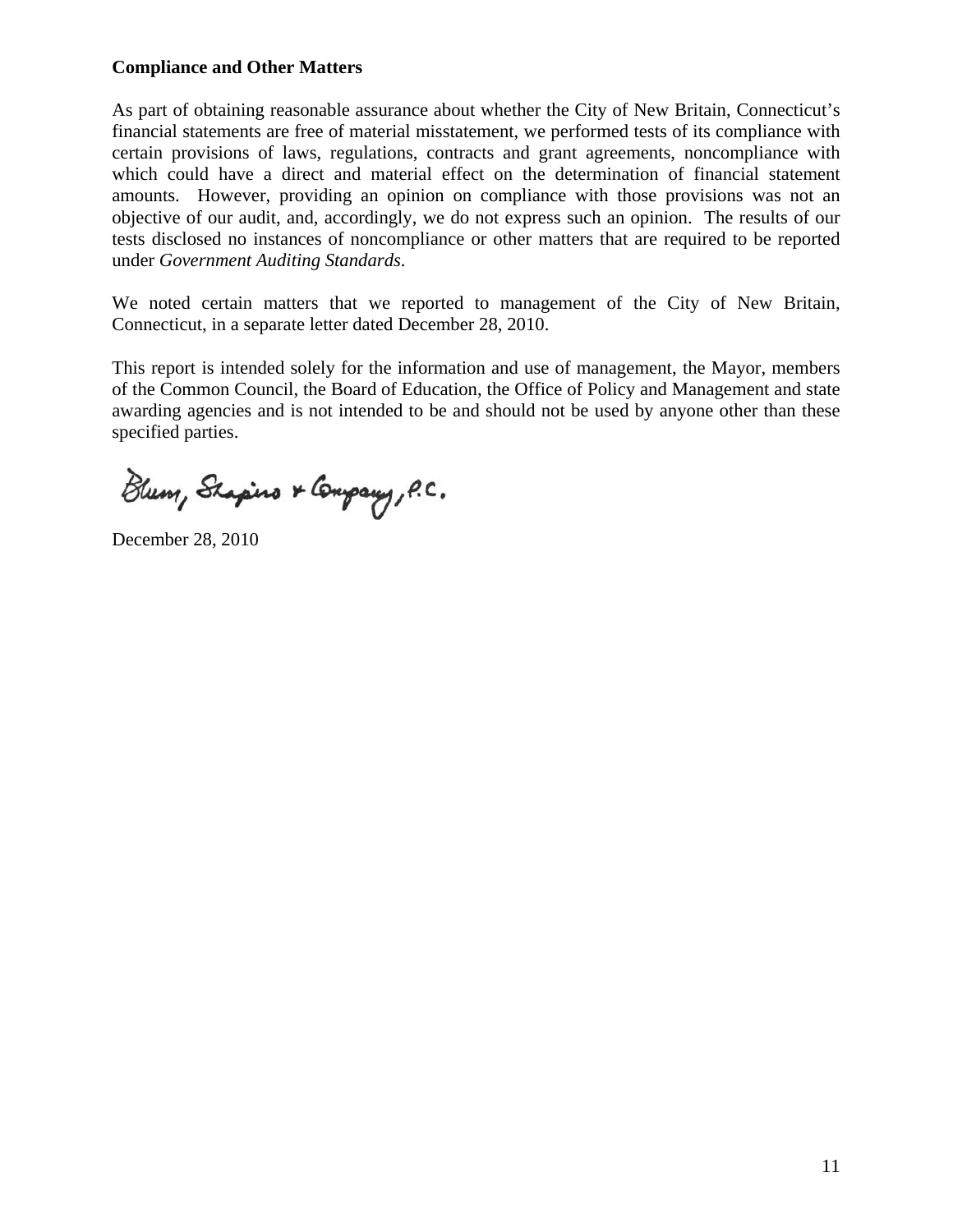#### **CITY OF NEW BRITAIN, CONNECTICUT SCHEDULE OF FINDINGS AND QUESTIONED COSTS FOR THE YEAR ENDED JUNE 30, 2010**

## **I. SUMMARY OF AUDITORS' RESULTS**

#### **Financial Statements**

| Type of auditors' report issued:                                                                            |                             |             |    | Unqualified   |
|-------------------------------------------------------------------------------------------------------------|-----------------------------|-------------|----|---------------|
| Internal control over financial reporting:                                                                  |                             |             |    |               |
| Material weakness(es) identified?<br>$\bullet$                                                              | yes                         | X           | no |               |
| Significant deficiency(ies) identified?                                                                     | yes                         | $\mathbf X$ |    | none reported |
| Noncompliance material to financial statements                                                              |                             |             |    |               |
| noted?                                                                                                      | yes                         | X           | no |               |
| <b>State Financial Assistance</b>                                                                           |                             |             |    |               |
| Internal control over major programs:                                                                       |                             |             |    |               |
| Material weakness(es) identified?                                                                           | yes                         | X           | no |               |
| Significant deficiency (ies) identified?                                                                    | yes                         | X           |    | none reported |
| Type of auditors' report issued on compliance for major programs:                                           |                             |             |    | Unqualified   |
| Any audit findings disclosed that are required to be<br>reported in accordance with Section 4-236-24 of the |                             |             |    |               |
| Regulations to the State Single Audit Act?                                                                  | yes                         | X           | no |               |
| The following schedule reflects the major programs included in the audit:                                   |                             |             |    |               |
| <b>State Grantor and Program</b>                                                                            | <b>State Core-CT Number</b> |             |    | Expenditures  |
| Office of the State Comptroller:                                                                            |                             |             |    |               |
| Payment in Lieu of Taxes (PILOT) on                                                                         |                             |             |    |               |
| <b>State-Owned Property</b>                                                                                 | 1100-OSC15190-17004         |             | \$ | 3,410,722     |
| Payment in Lieu of Taxes (PILOT) on                                                                         |                             |             |    |               |
| Private Colleges and General Hospitals                                                                      | 1100-OSC15190-17006         |             |    | 2,758,952     |
| Department of Education:                                                                                    |                             |             |    |               |
| School Readiness and Child Care in                                                                          |                             |             |    |               |
| <b>Priority School Districts</b>                                                                            | 11000-SDE64000-17043-82056  |             |    | 3,999,751     |
| Priority School District                                                                                    | 11000-SDE64000-17043-82052  |             |    | 2,307,294     |
| Dollar threshold used to distinguish between type A and type B programs                                     |                             |             |    | \$405,723     |